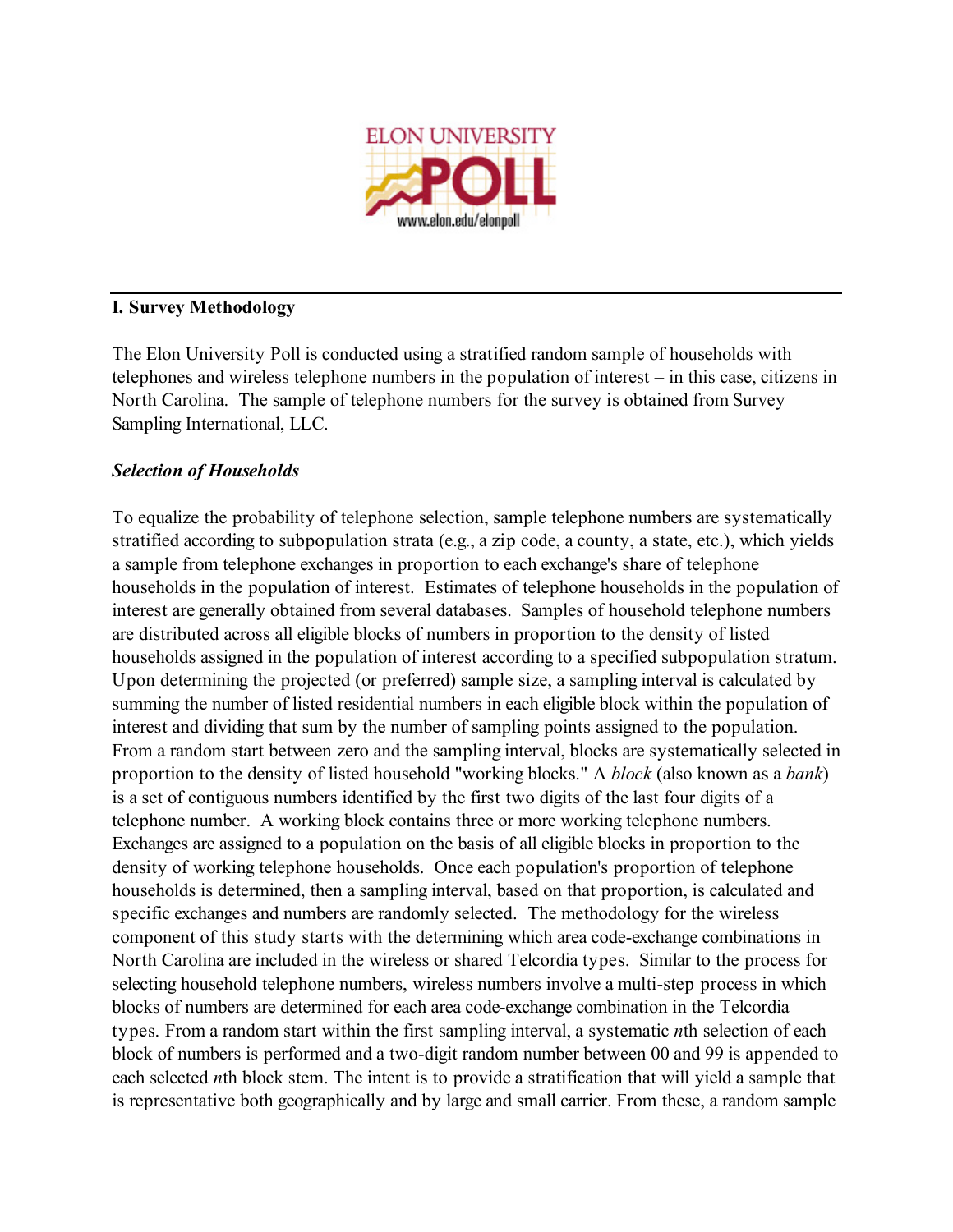is generated. Because exchanges and numbers are randomly selected by the computer, unlisted as well as listed household telephone numbers are included in the sample. Thus, the sample of telephone numbers generated for the population of interest constitutes a random sample of telephone households and wireless numbers of the population.

#### *Procedures Used for Conducting the Poll*

The survey was conducted Monday, September  $15<sup>th</sup>$ , through Thursday, September  $18<sup>th</sup>$ , of 2008. During this time calls were made from 5:00 pm to 9:00 pm EST. The Elon University Poll uses CATI system software (Computer Assisted Telephone Interviewing) in the administration of surveys. For each working telephone number in the sample, several attempts were made to reach each number. Only individuals 18 years or older were interviewed; those reached at business or work numbers were not interviewed. For each number reached, one adult is generally selected based on whether s/he is the oldest or youngest adult. Interviews, which are conducted by live interviewers, are completed with adults from the target population as specified. Interviews for this survey were completed with 411 adults from North Carolina. For a sample size of 411, there is a 95 percent probability that our survey results are within plus or minus 4.9 percentage points (the margin of sampling error) of the actual population distribution for any given question. For sub-samples (a subgroup selected from the overall sample), the margin of error is higher depending on the size of the subsample. When we use a subsample, we identify these results as being from a subsample and provide the total number of respondents and margin of error for that subsample. In reporting our results, we note any use of a subsample where applicable. Because our surveys are based on probability sampling, there are a variety of factors that prevent these results from being perfect, complete depictions of the population; the foremost example is that of margin of sampling error (as noted above). With all probability samples, there are theoretical and practical difficulties estimating population characteristics (or parameters). Thus, while efforts are made to reduce or lessen such threats, sampling error as well as other sources of error – while not all inclusive, examples of other error effects are nonresponse rates, question order effects, question wording effects, etc. – are present in surveys derived from probability samples.

#### *Questions and Question Order*

The Elon University Poll provides the questions as worded and the order in which these questions are administered (to respondents). Conspicuous in reviewing some questions is the "bracketed" information. Information contained within brackets ( [ ] ) denotes response options as provided in the question; this bracketed information is rotated per question to ensure that respondents do not receive a set order of response options presented to them, which also maintains question construction integrity by avoiding respondent acquiescence based on question composition. Some questions used a probe maneuver to determine a respondent's intensity of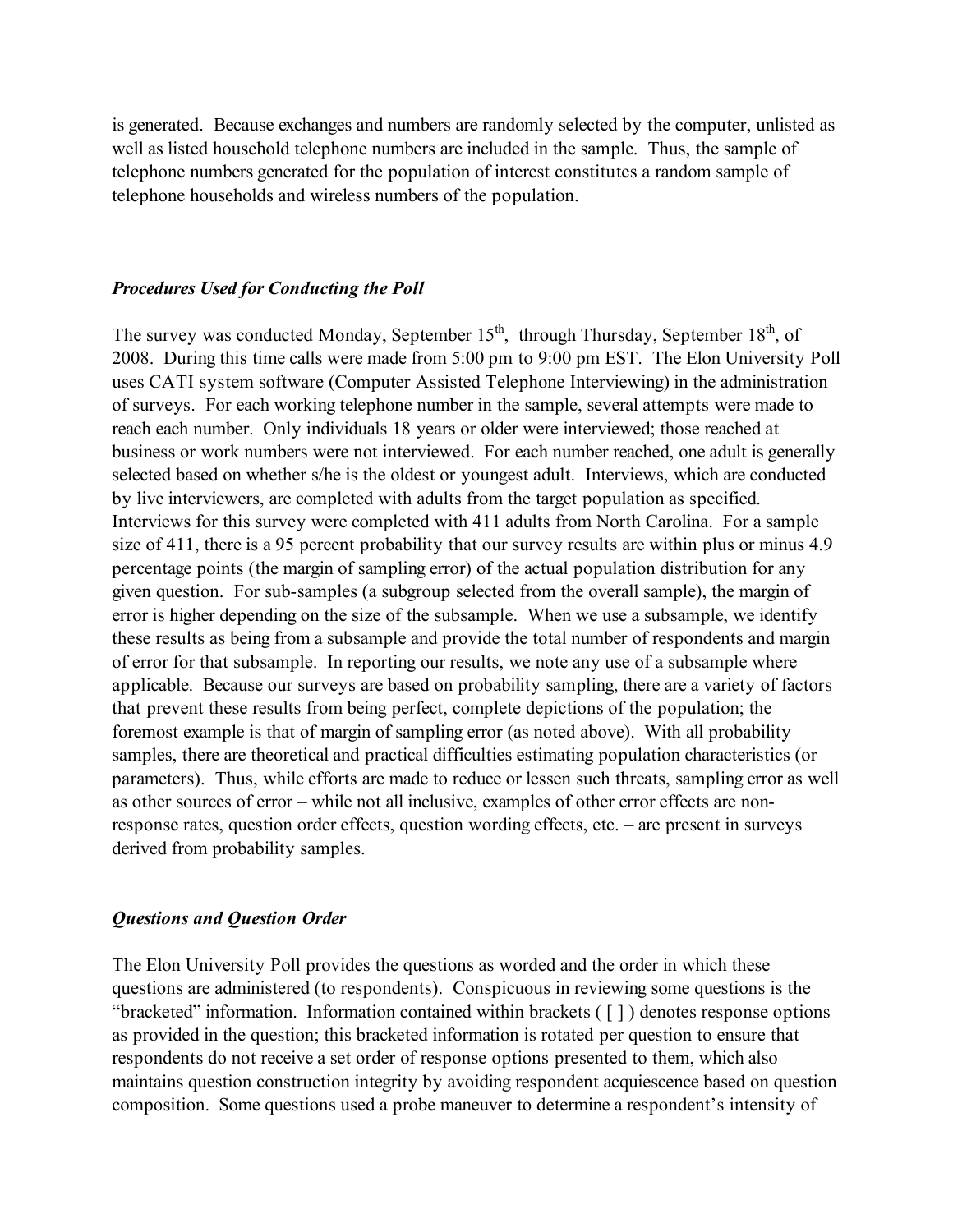perspective. Probe techniques used in this questionnaire mainly consist of asking a respondent if their response is more intense than initially provided. For example, upon indicating whether s/he is satisfied or dissatisfied, we asked the respondent "would you say you are very 'satisfied'/'dissatisfied'". This technique is employed in some questions as opposed to specifying the full range of choices in the question. Though specifying the full range of options in questions is a commonly accepted practice in survey research, we sometimes prefer that the respondent determine whether their perspective is stronger or more intense for which the probe technique used. Another method for acquiring information from respondents is to ask an "openended" question. The open-ended question is a question for which no response options are provided, i.e., it is entirely up to the respondent to provide the response information.

### *The Elon University Poll*

The Elon University Poll is conducted under the auspices of the Center for Public Opinion Polling (Hunter Bacot, Director & Mileah Kromer, Assistant Director), which is a constituent part of the Institute for Politics and Public Affairs (George Taylor, Director); both these organizations are housed in the department of political science at Elon University. These academic units are part of Elon College, the College of Arts and Sciences at Elon University, which is under the direction of Dr. Steven House (Dean). The Elon University administration, led by Dr. Leo Lambert, President of the university, fully support the Elon University Poll as part of its service commitment to state, regional, and national constituents. Dr. Hunter Bacot, a professor in the department of political science, directs the Elon University Poll. Elon University students administer the survey as part of the University's commitment to experiential learning where "students learn through doing."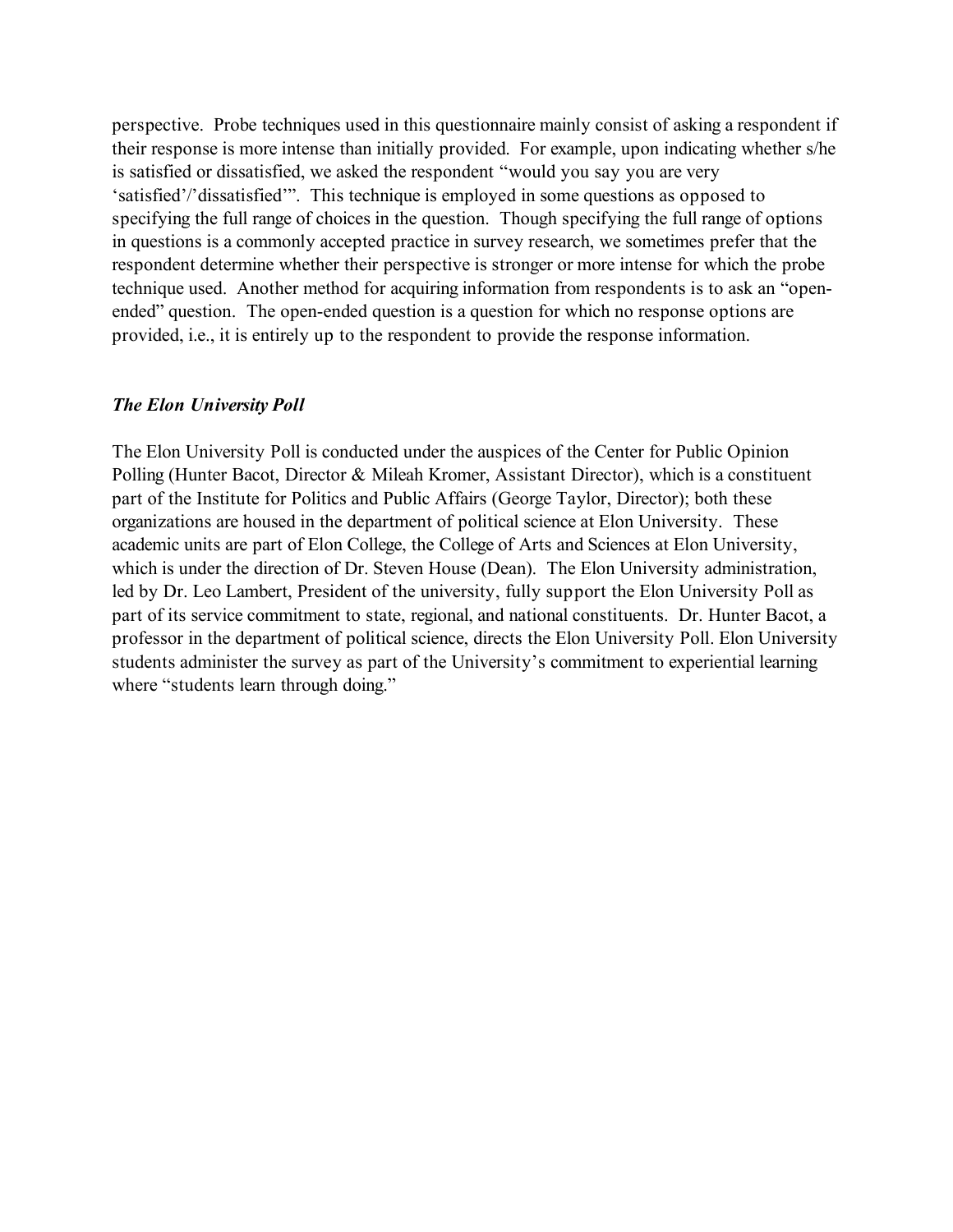**II. Survey Instrument and Percent Distributions by Question**

**Interviews were completed with 411 adults from households in the North Carolina. For a sample size of 411, there is a 95 percent probability that our survey results are within plus or minus 4.9 percent (the margin of sampling error) of the actual population distribution for any given question. Data are weighted to reflect the adult population in terms of race.**

| About the Codes appearing in Questions and Responses |                                                                                                                                                                                                                                                                                                                                                                                                                                                                   |  |
|------------------------------------------------------|-------------------------------------------------------------------------------------------------------------------------------------------------------------------------------------------------------------------------------------------------------------------------------------------------------------------------------------------------------------------------------------------------------------------------------------------------------------------|--|
|                                                      |                                                                                                                                                                                                                                                                                                                                                                                                                                                                   |  |
| <b>Response Options not offered</b>                  | Response options are not offered to the person taking the<br>survey (respondent), but are included in the question as<br>asked (and usually denoted by brackets,<br>[]). Response options are generally offered only for<br>demographic questions (background characteristic, e.g., age,<br>education, income, etc.).                                                                                                                                             |  |
| v = volunteered response                             | Respondents volunteer response option. As response<br>options are not offered to those taking the survey, some<br>respondents offer or volunteer response options. Though<br>not all volunteered options can be anticipated, the more<br>common options are noted.                                                                                                                                                                                                |  |
| $p =$ probed response                                | Respondents self-place in this option or category. A probe<br>maneuver is used in questions to allow the respondent to<br>indicate whether her/his response is more intense than<br>initially provided for in the choices appearing in the<br>question. For example, on probe questions the interviewer,<br>upon a respondent indicating that she/he is satisfied (or<br>dissatisfied), is instructed to ask him/her "Would you say<br>you are "very satisfied"?" |  |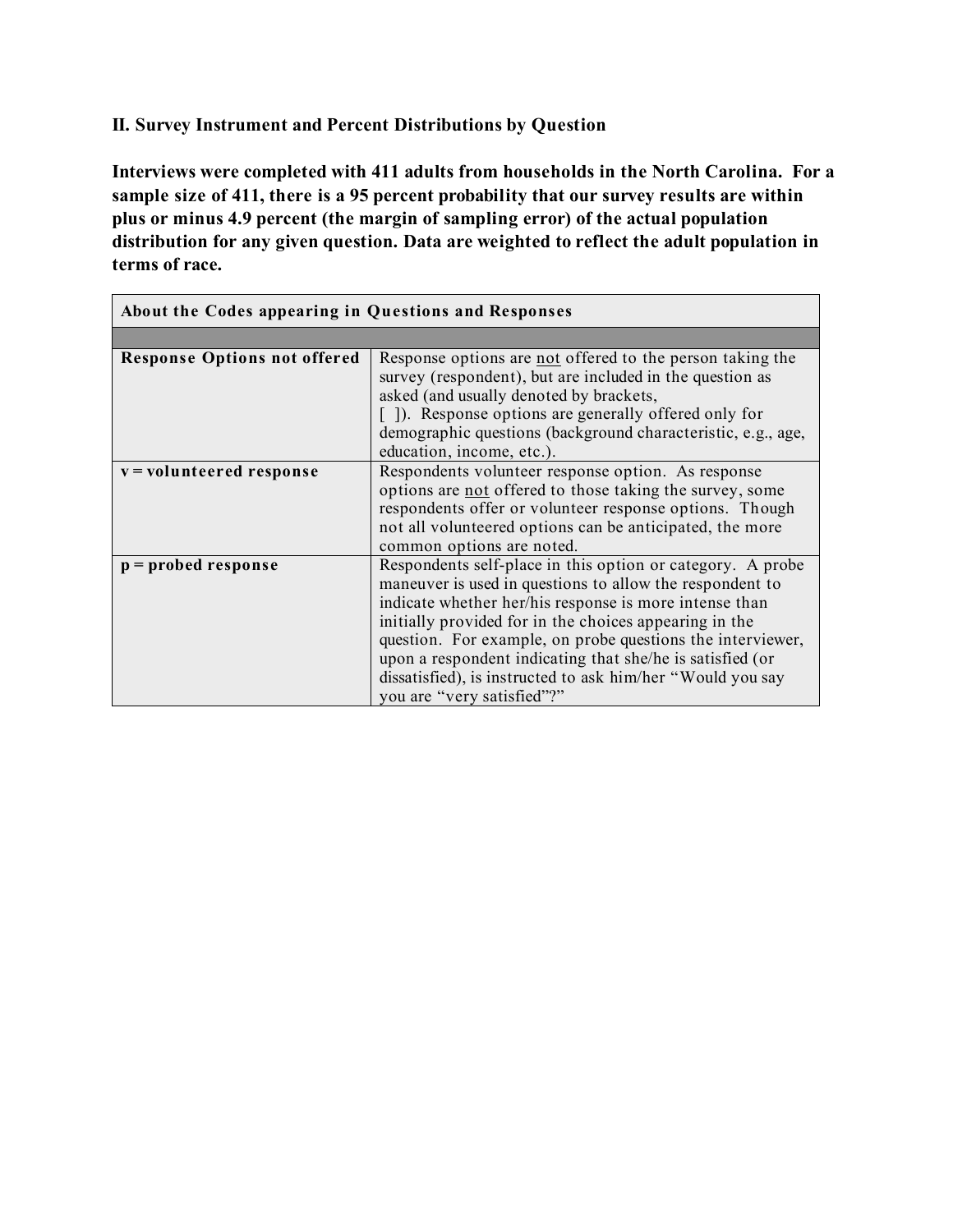Next, I'd like to ask you about some specific issues...first, about the economy.

|  |  | Do you [approve or disapprove of the way President Bush is handling the national economy? |  |  |  |
|--|--|-------------------------------------------------------------------------------------------|--|--|--|
|  |  |                                                                                           |  |  |  |
|  |  |                                                                                           |  |  |  |
|  |  |                                                                                           |  |  |  |

|                            | Sept. 2008 |
|----------------------------|------------|
|                            | Percent    |
| <b>Strongly Disapprove</b> | 42.8       |
| Disapprove                 | 24.6       |
| Approve                    | 15.6       |
| <b>Strongly Approve</b>    | 3.4        |
| Don't Know (v)             | 7.1        |
| Refused (v)                | 1.2        |
| Total (N=411, +/-4.9)      | 100        |

Do you expect our national economy to [get better, stay about the same, or get worse] in the next year?

|                       | Sept. 2008 |
|-----------------------|------------|
|                       | Percent    |
| <b>Get Worse</b>      | 37.7       |
| Stay About the Same   | 224        |
| <b>Get Better</b>     | 34.5       |
| Don't Know (v)        | 5.4        |
| Total (N=411, +/-4.9) | 100        |

Do you expect our **state** economy [to get better, stay about the same, or get worse] in the next year?

|                       | Sept. 2008<br>Percent |
|-----------------------|-----------------------|
| <b>Get Worse</b>      | 27                    |
| Stay About the Same   | 35.5                  |
| <b>Get Better</b>     | 32.8                  |
| Don't Know (v)        | 4.6                   |
| Total (N=411, +/-4.9) | 100                   |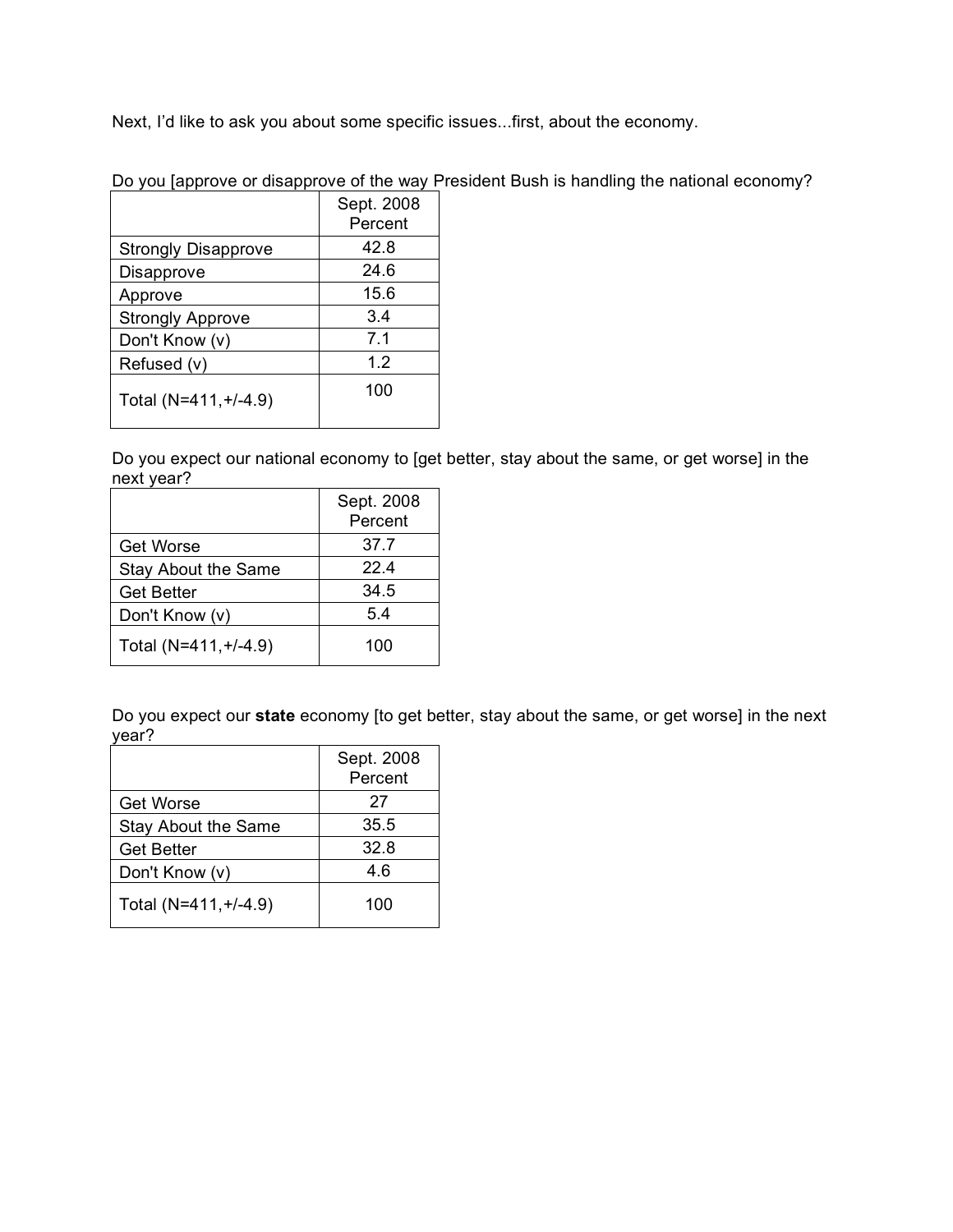In the next year, do you expect your personal financial situation [to get better, stay about the same, or get worse] in the next year?

|                                 | Sept. 2008<br>Percent |
|---------------------------------|-----------------------|
| <b>Get Worse</b>                | 17                    |
| Stay About the Same             | 50.4                  |
| <b>Get Better</b>               | 30.2                  |
| Economy Not an Issue for Me (v) | 0.2                   |
| Don't Know (v)                  | 2.2                   |
| Total (N=411, +/-4.9)           | 100                   |

Now, I'd like to ask you some questions about health care in the United States.

Are you generally [satisfied or dissatisfied] with the quality of health care in this country?

|                              | Sept. 2008 |
|------------------------------|------------|
|                              | Percent    |
| <b>Strongly Dissatisfied</b> | 24.3       |
| <b>Dissatisfied</b>          | 21.2       |
| Satisfied                    | 38.2       |
| <b>Strongly Satisfied</b>    | 14.4       |
| Don't Know (v)               | 1.9        |
| Total (N=411, +/-4.9)        | 100        |

Do you have some form of private health insurance or private health care coverage?

|                       | Sept. 2008<br>Percent |
|-----------------------|-----------------------|
| No                    | 16.3                  |
|                       |                       |
| Yes                   | 83                    |
| Don't Know (v)        | ი ⁊                   |
| Total (N=411, +/-4.9) | 100                   |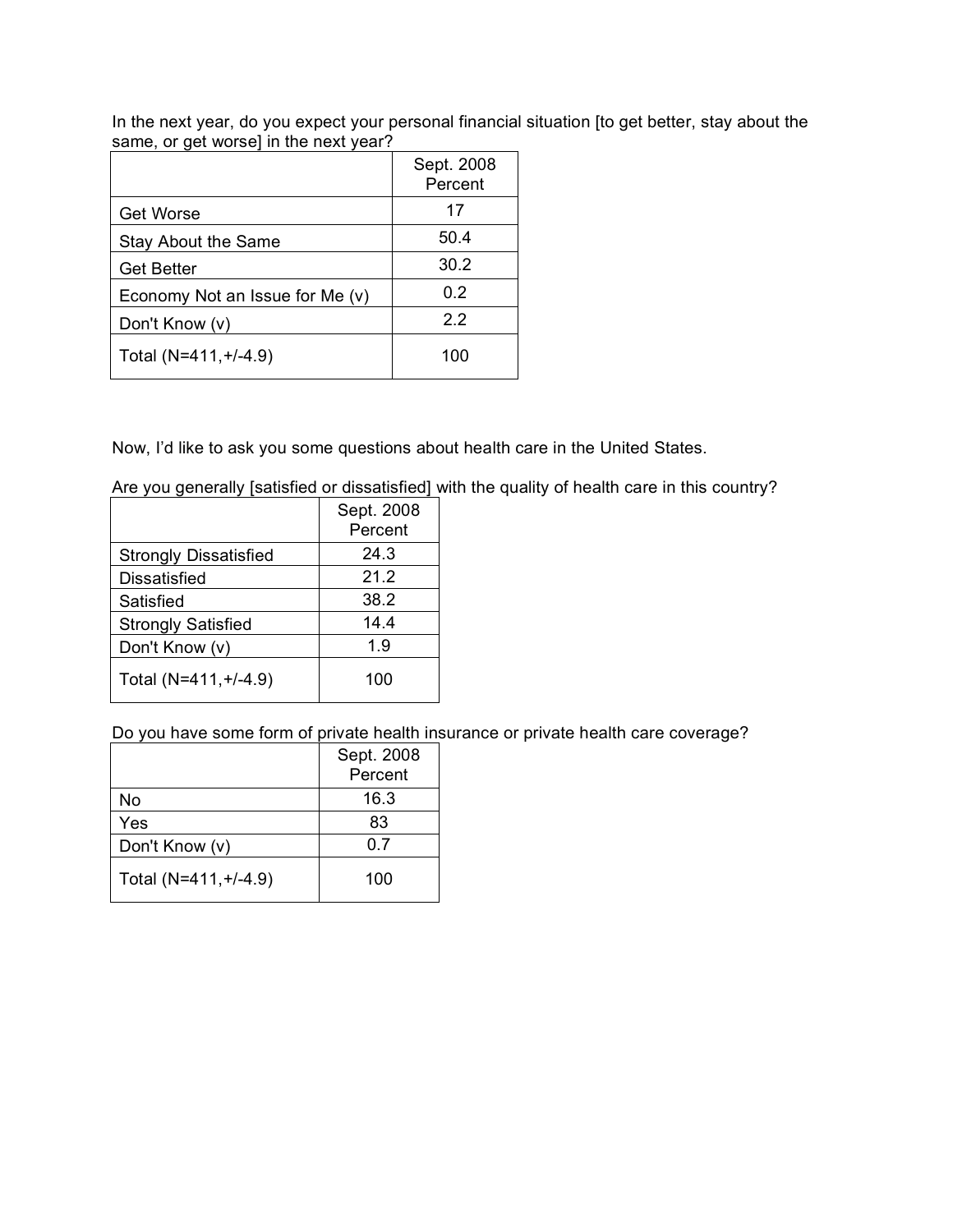Would you [support or oppose] a national health insurance plan paid for by the federal government that pays most medical and hospital costs for all citizens?

|                         | Sept. 2008<br>Percent |
|-------------------------|-----------------------|
| <b>Strongly Oppose</b>  | 21.9                  |
| Oppose                  | 19.7                  |
| Support                 | 20.7                  |
| <b>Strongly Support</b> | 28                    |
| Don't Know (v)          | 9.5                   |
| Refused (v)             | 0.2                   |
| Total (N=411, +/-4.9)   | 100                   |

Thinking about your current personal situation, if the federal government stared a national health insurance plan, do you think this plan would affect you [positively or negatively]?

|                                      | Sept. 2008<br>Percent |
|--------------------------------------|-----------------------|
| <b>Extremely Negatively</b>          | 15.6                  |
| Negatively                           | 26.3                  |
| Positively                           | 24.8                  |
| <b>Extremely Positively</b>          | 13.1                  |
| Neither Negatively or Positively (v) | 8.8                   |
| Don't Know (v)                       | 11.4                  |
| Total (N=411, +/-4.9)                | 100                   |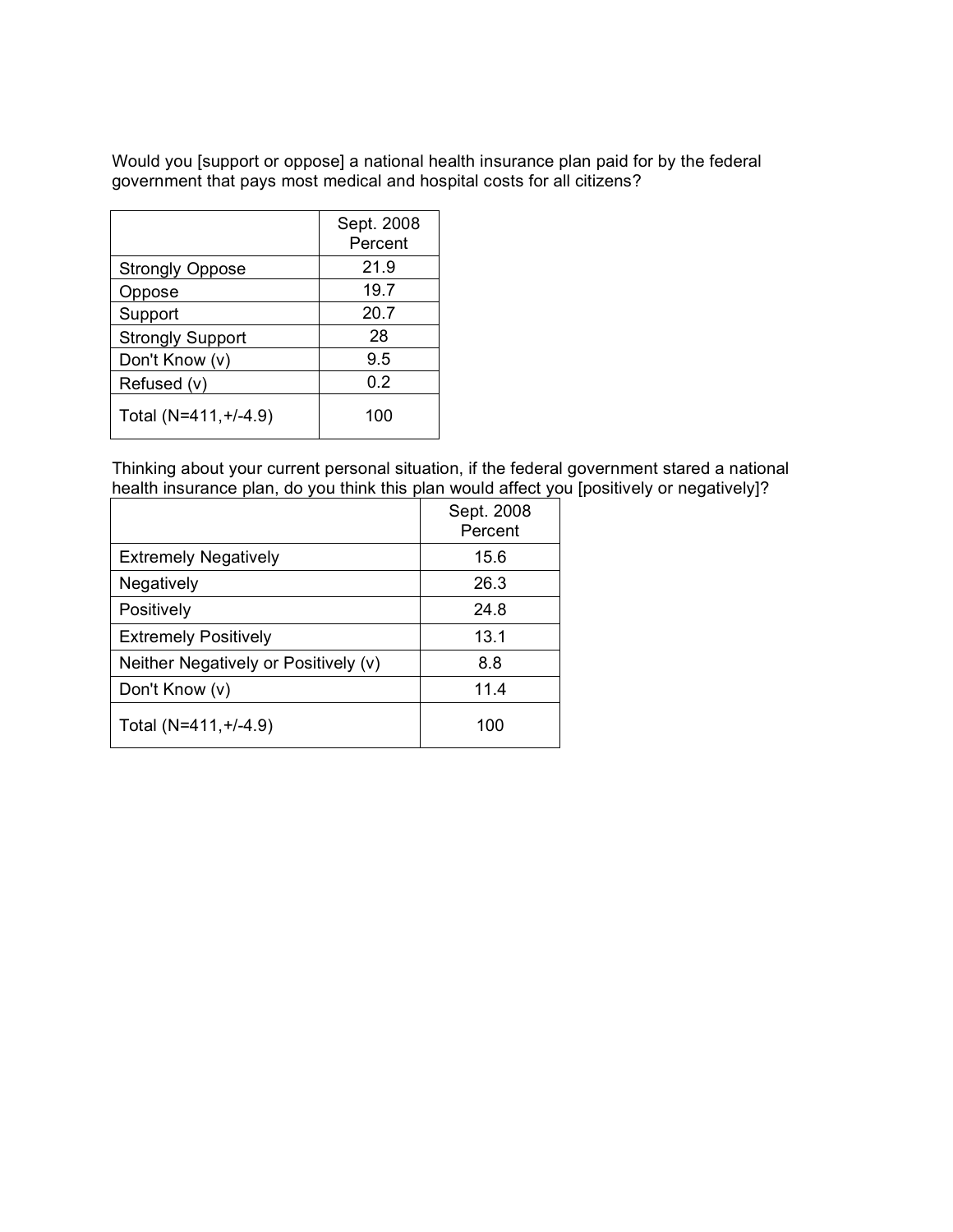Which of the following do you prefer:

[the current health insurance system in the US, in which most people have private health insurance, and some people are not covered by insurance, or

a universal health program in which everyone is covered under a program that's run by the government and funded by tax payers]

|                                                             | Sept. 2008<br>Percent |
|-------------------------------------------------------------|-----------------------|
| The Current System                                          | 40.4                  |
| The Universal Health Insurance System                       | 44.3                  |
| Don't Care as Long as the Government is<br>Not Involved (v) | 2.7                   |
| Makes no Difference to me $(v)$                             | 1.7                   |
| Don't Know (v)                                              | 10.2                  |
| Refused (v)                                                 | 0.7                   |
| Total (N=411, +/-4.9)                                       | 100                   |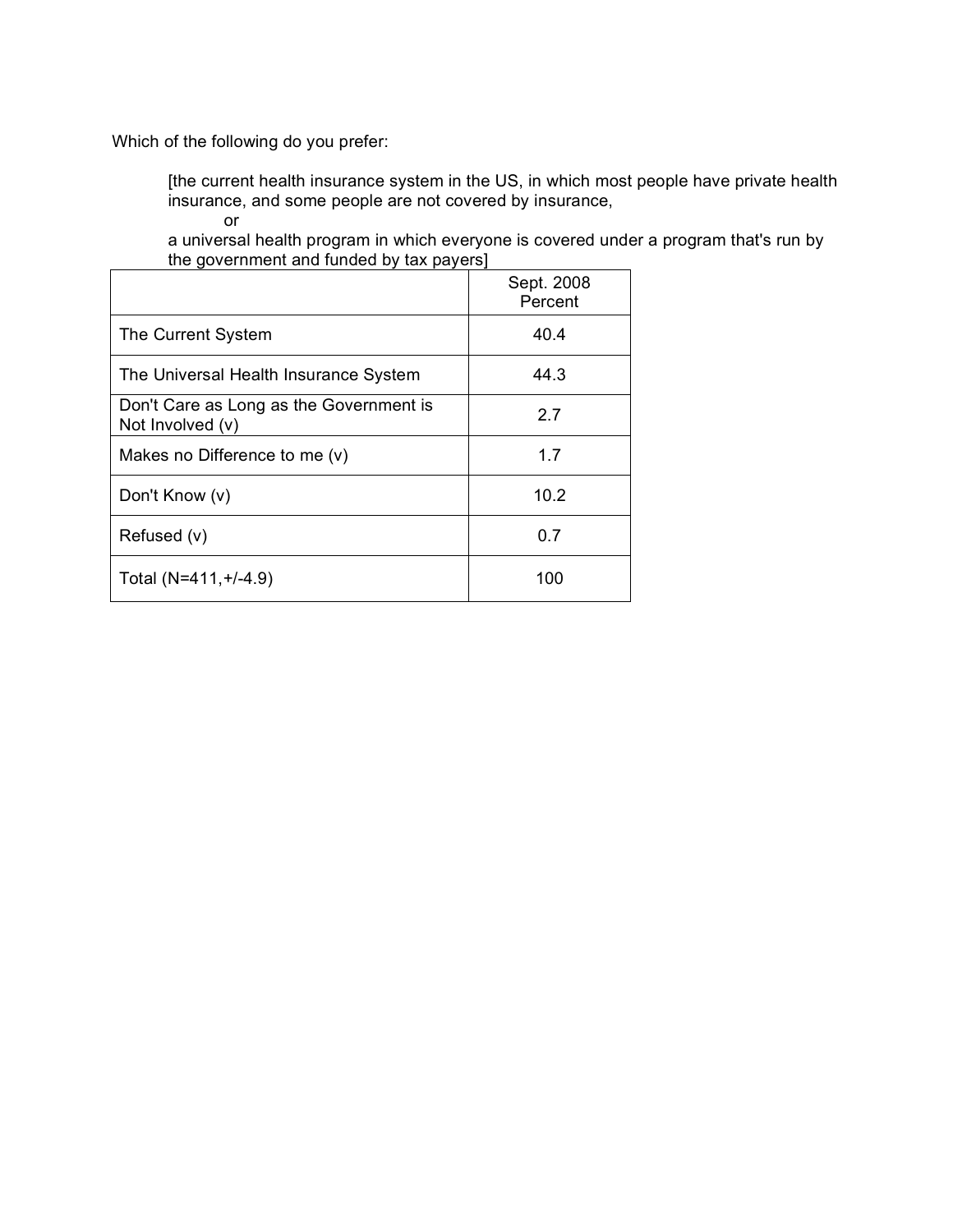Next, I'd like to ask you a few questions about immigration.

As you are likely aware, there is much discussion in the United States about immigration...but, just to make sure we are talking about the same thing, when we refer to immigration—we are talking about undocumented immigration of Hispanic of Latino populations into the United States....

So, with this in mind, how [important or unimportant] is this issue to you. Is it [not at important, somewhat important, or very important]?

|                       | Sept. 2008 |
|-----------------------|------------|
|                       | Percent    |
| Not at all Important  | 7.3        |
| Somewhat Important    | 30.7       |
| Very Important        | 60.8       |
| Don't Know (v)        | 12         |
| Total (N=411, +/-4.9) | 100        |

Do you think the immigration of Hispanics or Latinos in recent years has been [good or bad] for the United States, or has it not made much of a difference?

|                                        | Sept. 2008<br>Percent |
|----------------------------------------|-----------------------|
| Bad                                    | 58.4                  |
| Hasn't Made Much of a Difference       | 16.1                  |
| Good                                   | 15.6                  |
| Have no Opinion One Way or Another (v) | 5.1                   |
| Don't Know (v)                         | 4.6                   |
| Refused (v)                            | 0.2                   |
| Total (N=411, +/-4.9)                  | 100                   |

Do you [agree or disagree] with proposals that would allow undocumented immigrants to stay in this country for several years as long as they have a job.

|                          | Sept. 2008 |
|--------------------------|------------|
|                          | Percent    |
| <b>Strongly Disagree</b> | 36.7       |
| <b>Disagree</b>          | 28         |
| Agree                    | 24.8       |
| <b>Strongly Agree</b>    | 5.8        |
| Don't Know (v)           | 4.6        |
| Total (N=411, +/-4.9)    | 100        |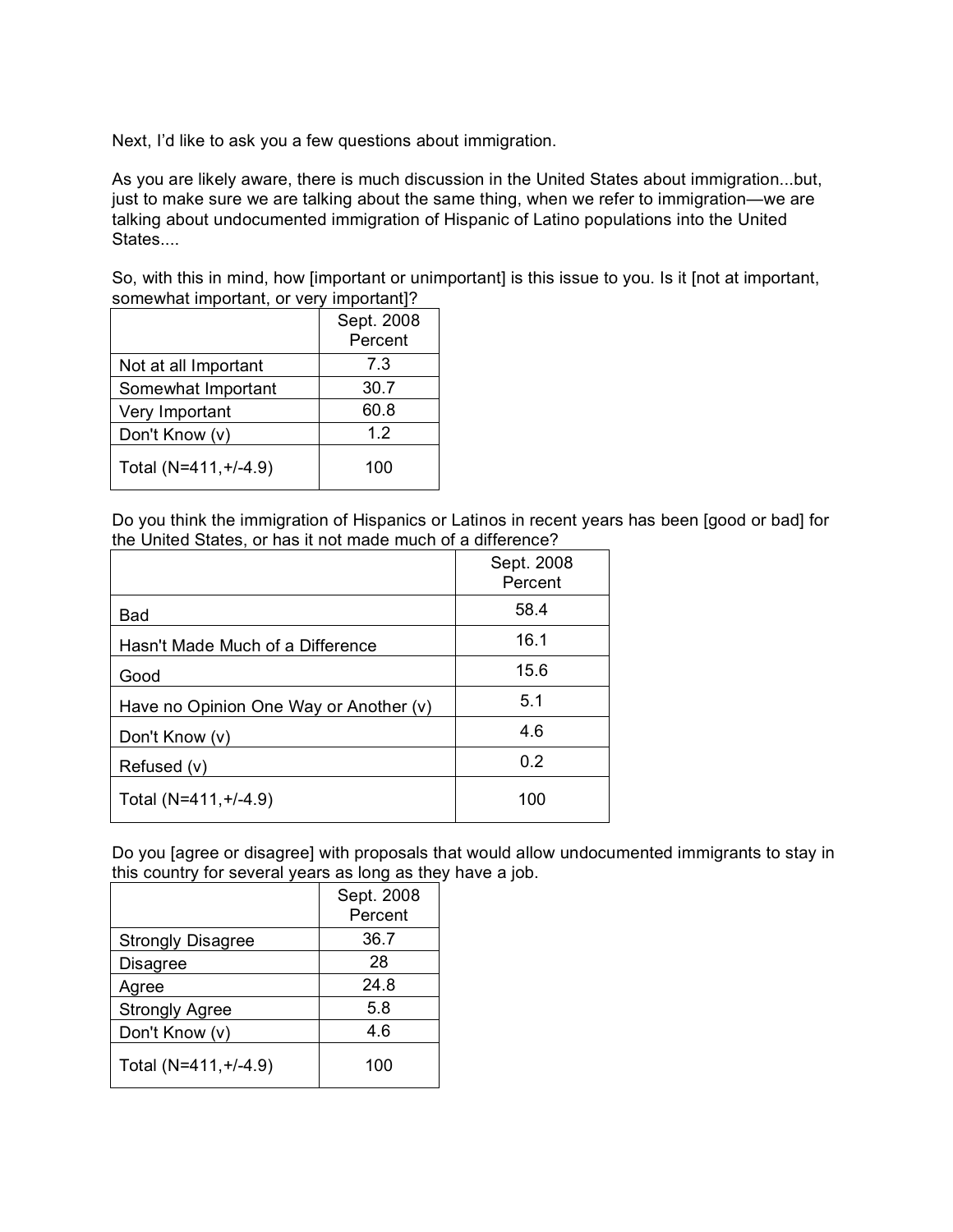Next, I'd like to ask you a few questions about offshore oil drilling.

As you are likely aware, there is much discussion about drilling for oil off the North Carolina coast...Just so that we are clear, when talking about "offshore drilling" we are talking about the federal government leasing the rights to explore, develop, and produce oil and gas in waters off the U.S. coast, and area between 3 and 200 miles off shore.

So, with this in mind, do you [support or oppose] offshore drilling for oil and gas off the coast of North Carolina?

|                         | Sept. 2008<br>Percent |
|-------------------------|-----------------------|
| <b>Strongly Oppose</b>  | 17                    |
| Oppose                  | 8.8                   |
| Support                 | 29.9                  |
| <b>Strongly Support</b> | 38.9                  |
| Don't Know (v)          | 5.1                   |
| Refused (v)             | 0.2                   |
| Total (N=411, +/-4.9)   | 100                   |

If drilling is allowed in the waters off the coast of North Carolina, we'd like to know what you think will be the result . . . so I'm going to read you some statements and I'd like to know whether you [agree or disagree] with each:

Do you [agree or disagree] that the oil and gas produced from these sites should be for use by only people in the United States.

|                          | Sept. 2008<br>Percent |
|--------------------------|-----------------------|
| <b>Strongly Disagree</b> | 4.4                   |
| <b>Disagree</b>          | 12.7                  |
| Agree                    | 33.6                  |
| <b>Strongly Agree</b>    | 45                    |
| Don't Know (v)           | 3.9                   |
| Can't Do/Not Allowed (v) | 0.5                   |
| Total (N=411, +/-4.9)    | 100                   |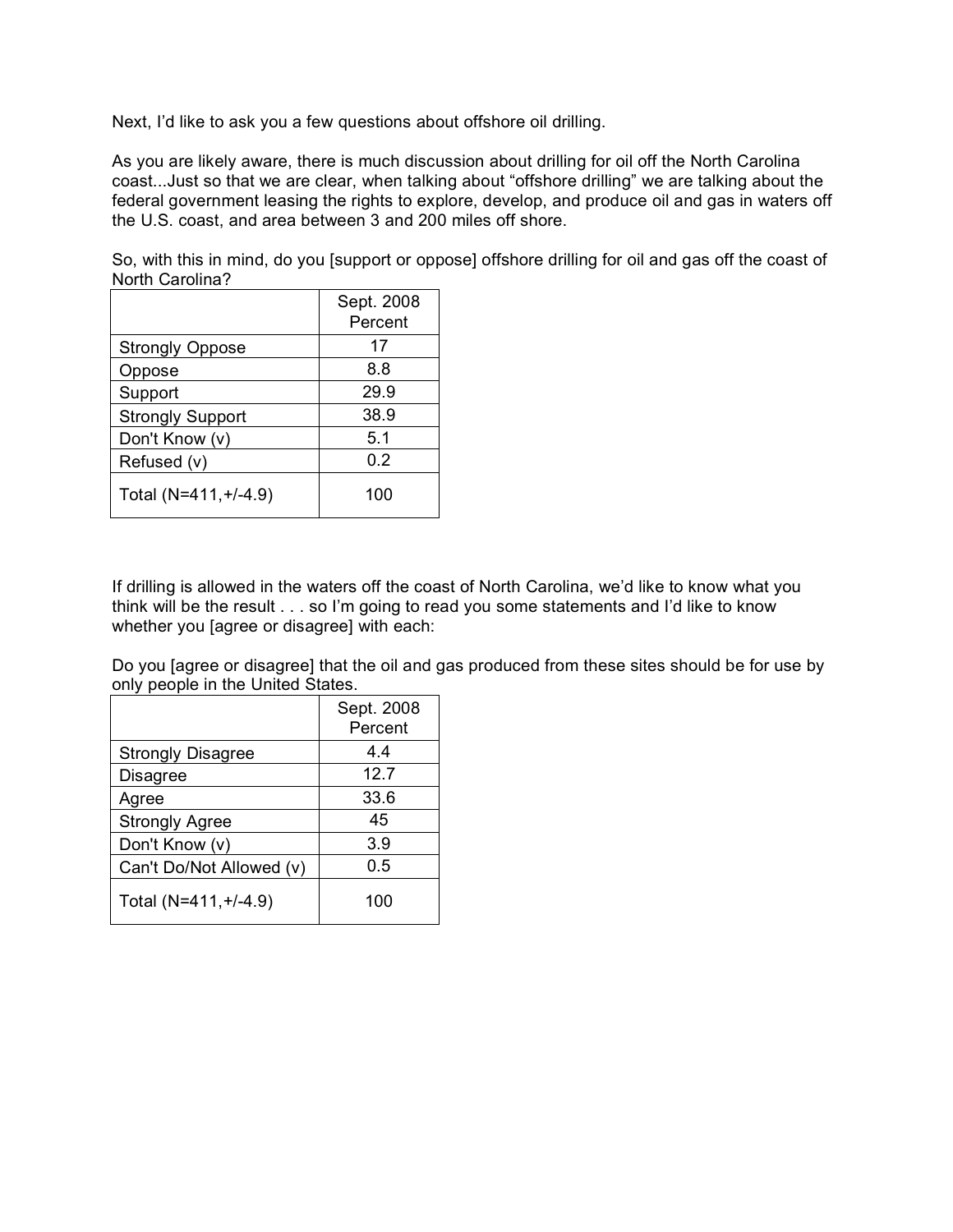Do you [agree or disagree] that the oil and gas produced from these sites should be for the United States government.

|                          | Sept. 2008<br>Percent |
|--------------------------|-----------------------|
| <b>Strongly Disagree</b> | 20.4                  |
| <b>Disagree</b>          | 35.3                  |
| Agree                    | 25.3                  |
| <b>Strongly Agree</b>    | 7.1                   |
| Don't Know (v)           | 11.2                  |
| Can't Do/Not Allowed (v) | 0.7                   |
| Total (N=411, +/-4.9)    | 100                   |

Do you [agree or disagree] that the oil and gas produced from these sites should be for use by only people in North Carolina.

|                          | Sept. 2008<br>Percent |
|--------------------------|-----------------------|
| <b>Strongly Disagree</b> | 34.5                  |
| <b>Disagree</b>          | 53                    |
| Agree                    | 5.1                   |
| <b>Strongly Agree</b>    | 2.4                   |
| Don't Know (v)           | 4.6                   |
| Can't Do/Not Allowed (v) | 0.2                   |
| Total (N=411, +/-4.9)    | 100                   |

Do you [agree or disagree] that the oil and gas produced from these sites should be owned by the oil company doing the drilling.

|                          | Sept. 2008<br>Percent |
|--------------------------|-----------------------|
| <b>Strongly Disagree</b> | 20.4                  |
| <b>Disagree</b>          | 29.7                  |
| Agree                    | 28.2                  |
| <b>Strongly Agree</b>    | 7.8                   |
| Don't Know (v)           | 13.6                  |
| Can't Do/Not Allowed (v) | 0.2                   |
| Total (N=411, +/-4.9)    | 100                   |